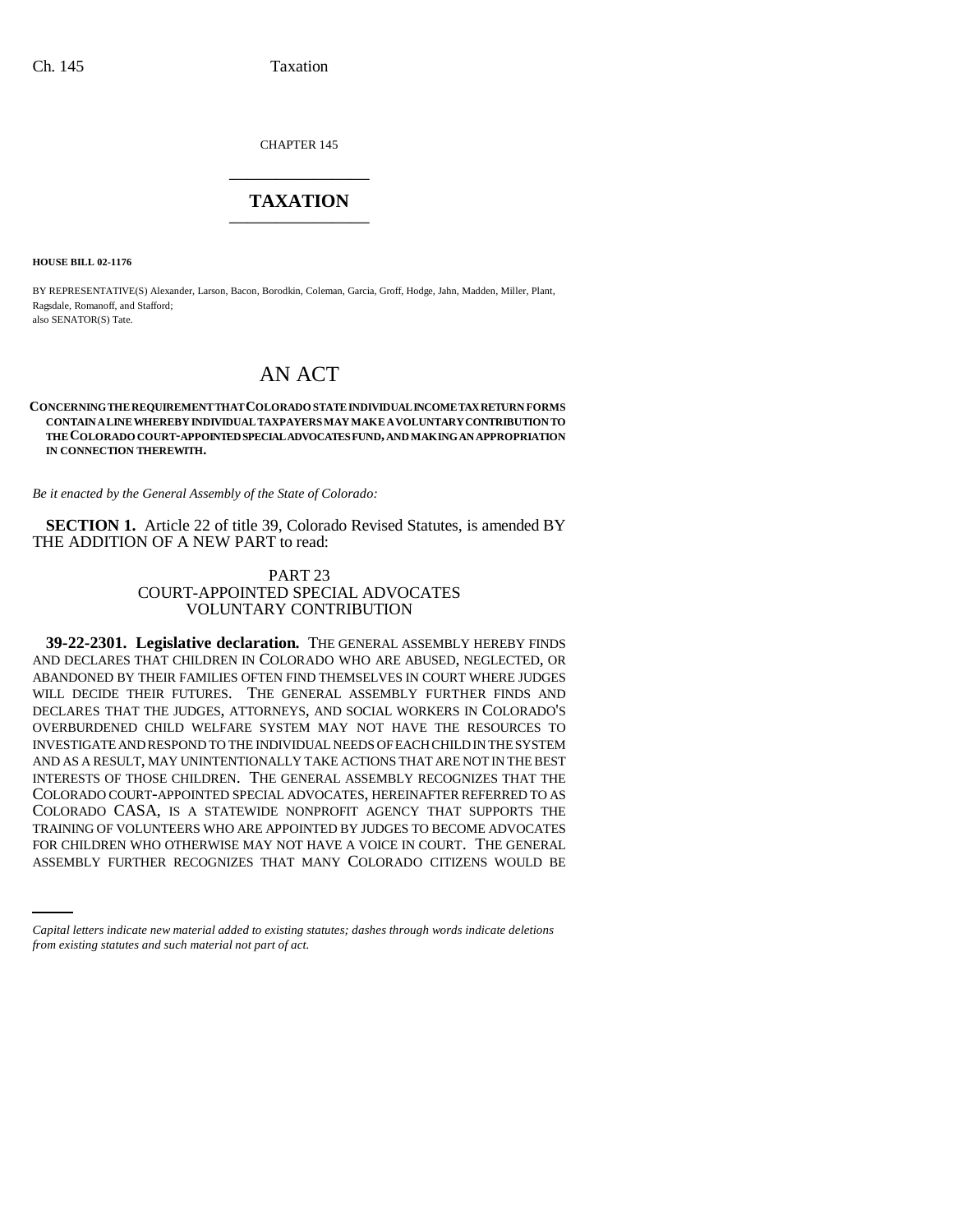WILLING TO PROVIDE FUNDS FOR CHILD ADVOCACY PROGRAMS IF GIVEN THE OPPORTUNITY. IT IS THEREFORE THE INTENT OF THE GENERAL ASSEMBLY IN ENACTING THIS PART 23 TO PROVIDE THOSE COMMITTED AND CONCERNED COLORADO CITIZENS THE OPPORTUNITY TO FINANCIALLY FOSTER THE GROWTH AND SUCCESS OF CHILD ADVOCACY PROGRAMS IN THE STATE BY ALLOWING CITIZENS TO MAKE VOLUNTARY CONTRIBUTIONS ON THEIR STATE INCOME TAX RETURNS FOR SUCH PURPOSE.

**39-22-2302. Voluntary contribution designation - procedure.** FOR INCOME TAX YEARS COMMENCING ON OR AFTER JANUARY 1, 2002, BUT PRIOR TO JANUARY 1, 2005, THE COLORADO STATE INDIVIDUAL INCOME TAX RETURN FORM SHALL CONTAIN A LINE WHEREBY EACH INDIVIDUAL TAXPAYER MAY DESIGNATE THE AMOUNT OF THE CONTRIBUTION, IF ANY, THE INDIVIDUAL WISHES TO MAKE TO THE COURT-APPOINTED SPECIAL ADVOCATES (CASA) FUND CREATED IN SECTION 39-22-2303.

**39-22-2303. Contributions credited to the court-appointed special advocates (CASA) fund - appropriation.** (1) THE DEPARTMENT OF REVENUE SHALL DETERMINE ANNUALLY THE TOTAL AMOUNT DESIGNATED PURSUANT TO SECTION 39-22-2302 AND SHALL REPORT SUCH AMOUNT TO THE STATE TREASURER AND TO THE GENERAL ASSEMBLY. THE STATE TREASURER SHALL CREDIT SUCH AMOUNT TO THE COURT-APPOINTED SPECIAL ADVOCATES (CASA) FUND, WHICH FUND IS HEREBY CREATED IN THE STATE TREASURY. ALL INTEREST DERIVED FROM THE DEPOSIT AND INVESTMENT OF MONEYS IN THE FUND SHALL BE CREDITED TO THE FUND.

THE GENERAL ASSEMBLY SHALL APPROPRIATE ANNUALLY FROM THE COURT-APPOINTED SPECIAL ADVOCATES (CASA) FUND TO THE DEPARTMENT OF REVENUE ITS COSTS OF ADMINISTERING MONEYS DESIGNATED AS CONTRIBUTIONS TO THE FUND. ALL MONEYS REMAINING IN THE COURT- APPOINTED SPECIAL ADVOCATES (CASA) FUND AT THE END OF A FISCAL YEAR, AFTER SUBTRACTING THE APPROPRIATION TO THE DEPARTMENT OF REVENUE, SHALL BE TRANSFERRED TO COLORADO CASA, A COLORADO NONPROFIT AGENCY. COLORADO CASA SHALL ADMINISTER SUCH MONEYS IN FURTHERANCE OF THE WORK OF COLORADO CASA MEMBER AGENCIES STATEWIDE.

**39-22-2304. Repeal of part.** THIS PART 23 IS REPEALED, EFFECTIVE JANUARY 1, 2006, UNLESS THE VOLUNTARY CONTRIBUTION TO THE COURT-APPOINTED SPECIAL ADVOCATES (CASA) FUND ESTABLISHED BY SECTION 39-22-2303 IS CONTINUED OR REESTABLISHED BY THE GENERAL ASSEMBLY ACTING BY BILL DURING THE SECOND REGULAR SESSION OF THE SIXTY-FOURTH GENERAL ASSEMBLY. PRIOR TO OR DURING SUCH SESSION, A COMMITTEE OF REFERENCE IN EACH HOUSE OF THE GENERAL ASSEMBLY SHALL HOLD A HEARING REGARDING THE POSSIBLE TERMINATION, CONTINUATION, OR REESTABLISHMENT OF THE VOLUNTARY CONTRIBUTION TO THE COURT-APPOINTED SPECIAL ADVOCATES (CASA) FUND AS PROVIDED FOR IN THIS PART 23.

**SECTION 2. Appropriation.** In addition to any other appropriation, there is hereby appropriated, out of any moneys in the court-appointed special advocates fund created in section 39-22-2303 (1), Colorado Revised Statutes, not otherwise appropriated, to the department of revenue, cash and document processing division, for data entry costs, for the fiscal year beginning July 1, 2002, the sum of eight hundred twelve dollars (\$812), or so much thereof as may be necessary, for the implementation of this act.